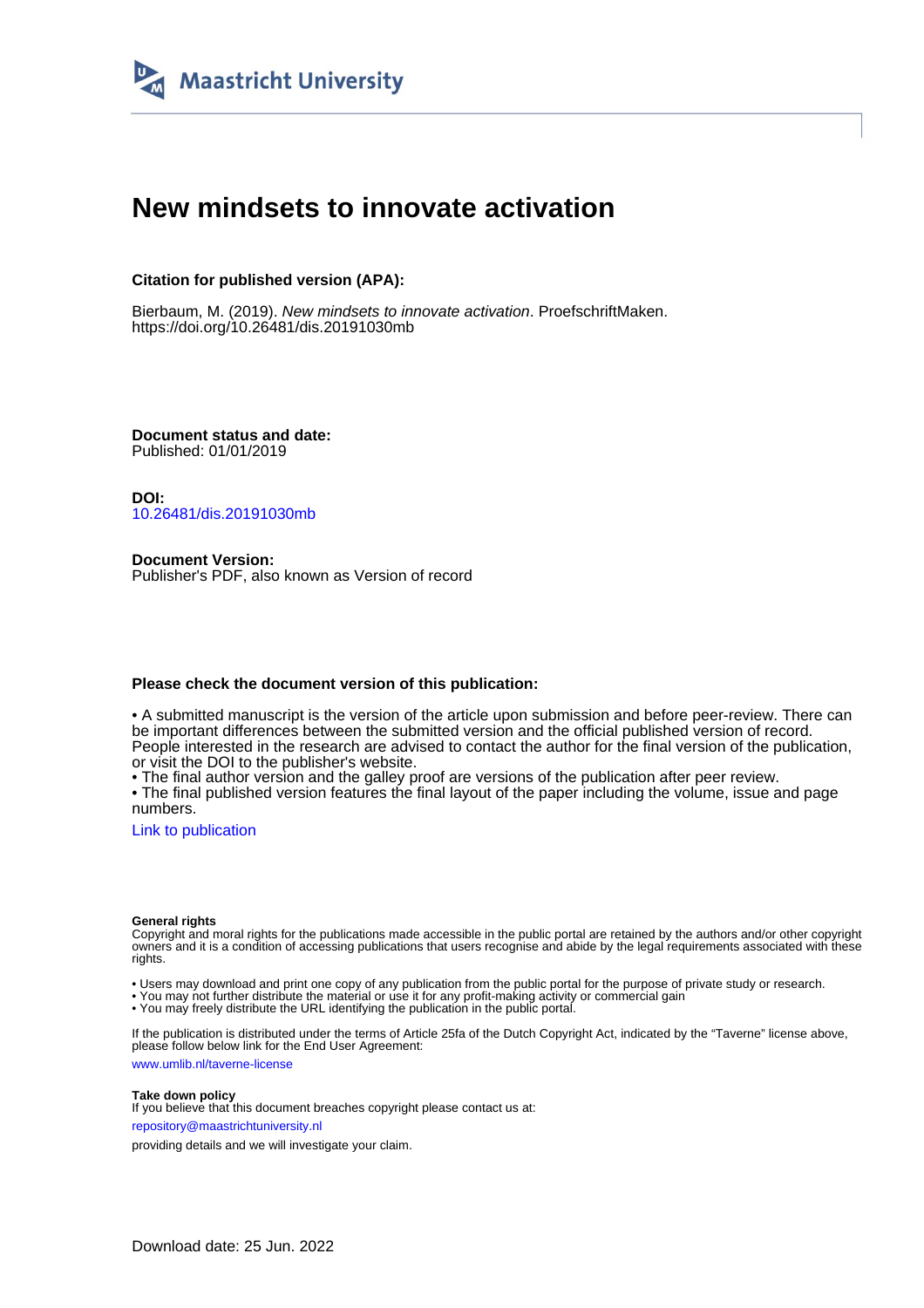## Valorisation Addendum

This thesis was designed in light of the observation that what has often been missing in debates leading to and following the enactment of the 2015 Participation Act, which set out to harmonise a number of laws and increase labour participation, including for groups that face physical or psychological constraints, has been the point of view and the experiences of social assistance recipients. Assumptions have been made regarding their motivation, goals or skills. Subsequently, these assumption have informed discussions on as well as the final design of the Participation Act. Yet, do these assumptions hold? If not, what does this mean for social assistance recipients – both in relation to the effectiveness of policies to support them to reintegrate into the labour market, and with regard to their well-being? I argue that this thesis has had societal impact not only in terms of the results that were created and disseminated, but also with regard to the process of how knowledge was generated in interaction with citizens and employees at the Social Services Maastricht Heuvelland.

First, this thesis provides valuable insights into how Dutch citizens experience living with a social assistance benefit. The way this thesis was designed puts citizens on centre stage and, in this fashion, deviates from a large part of the literature on the effectiveness of activation policy. Commonly, researchers and policymakers aim to make the impact of an activation policy quantifiable by looking at the number of recipients that leave a social assistance or unemployment scheme within a certain timeframe, and by trying to establish whether the outflow can be attributed to this policy. Yet, there are important dimensions beyond outflow – not only the quality and sustainability of jobs that citizens find, which is another aspect that still deserves further attention – but the well-being of citizens while they receive social assistance benefits. Moreover, this thesis does not only look at the individual citizen, but at how citizens form a society. This thesis provides important impetus to move away from an overly exclusive focus on the individual and his or her responsibility and to reconsider the respective rights and obligations of the citizen and the state. It sensitises policymakers, people working at the frontline, and the society at large to the impact that terminology and policy design can have on people's lives, and advocates for dignity-promoting policies.

Second, the results of this thesis are valuable for the Social Services Maastricht Heuvelland. They obtained detailed insights into how citizens experience living on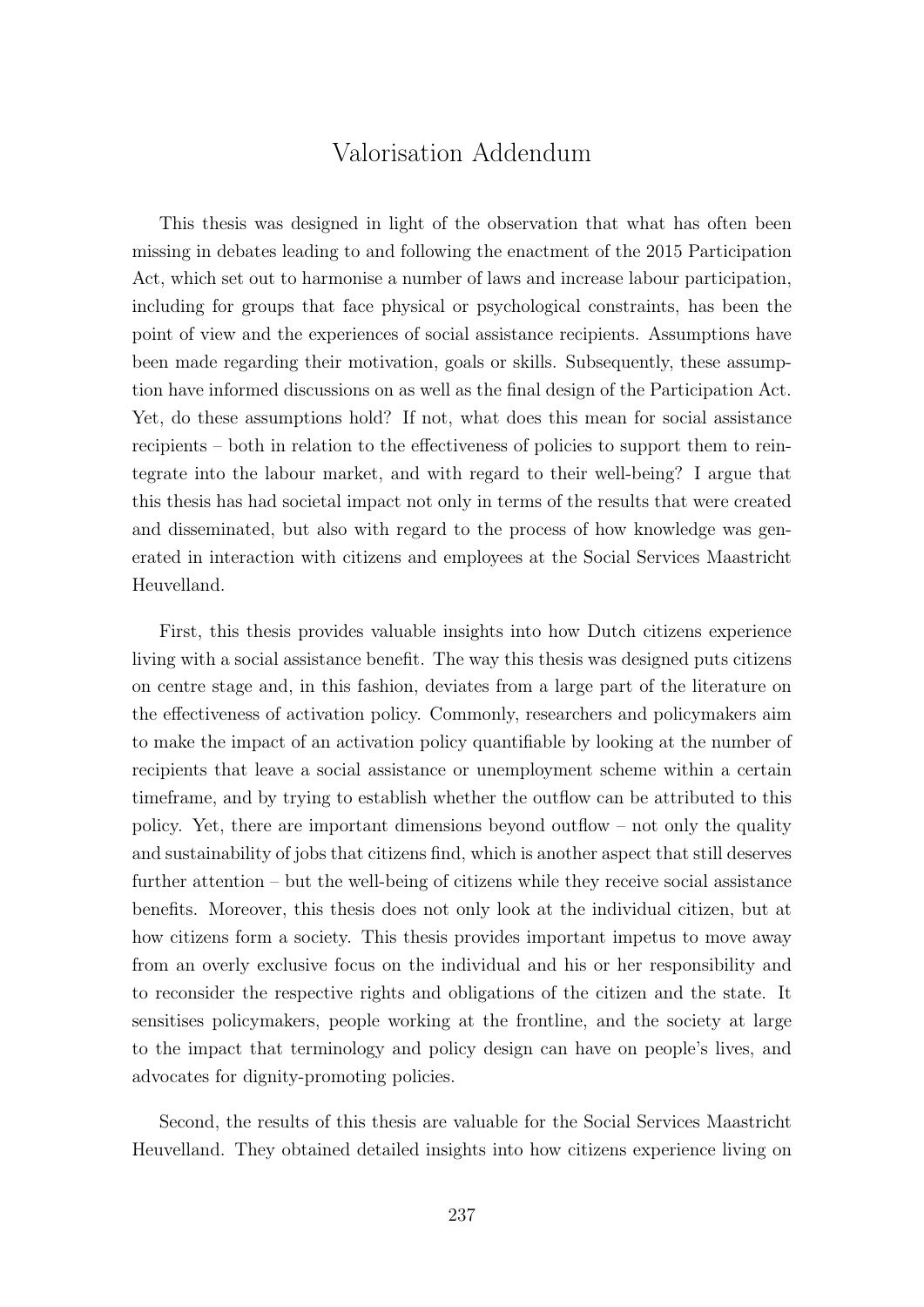social assistance, including in relation to the policy instruments of the Social Services and to their interactions with caseworkers. For example, the satisfaction of social assistance applicants with the intake meeting (the first longer meeting with a caseworker) was explored, as well as their satisfaction with the services in the weeks after the intake. Sharing these results with the management team and caseworkers, and pointing towards leverage points for improvement and consideration, can contribute to improved services for citizens in the future. This is relevant in order to find more effective ways to support reintegration into the labour market and to promote citizens' well-being and capacity to act while they receive benefits.

In this way, the results of the studies were continuously used to provide concrete recommendations for the Social Services office and its employees. One example is the self-affirmative exercise that was developed and can be used by activation workers in intake meetings and potentially other meetings as well. If carefully applied, it has the potential to boost job search behaviour self-efficacy of social assistance recipients, which is an important building block for finding work. Additionally, the self-affirmation sensitises activation workers to the considerable challenges that accompany applying to and living on social assistance benefits not only financially, but also psychologically. Applications beyond the social assistance scheme are conceivable as well, for instance in relation to debt counselling or when working with young people. Another example was the importance of taking into account the complexity of the circumstances of social assistance recipients, who often have to juggle many tasks in addition to finding work. Acknowledging the mental effort that this involves, and comparing it to their own experience of stressful situations, can assist caseworkers in developing a more compassionate approach. These results could be incorporated explicitly into trainings for caseworkers. In fact, such training has to a large extent already been developed in the form of a workshop that was conducted with caseworkers to train them for the field experiment. The workshop introduced the results of the studies on how citizens experience living on social assistance in order to explain the rationale of the self-affirmation exercise. Based on the detailed protocol that was developed for the experiment, caseworkers could practice the use of this exercise in small groups during the workshop. The workshop materials could also be easily adapted to be included in other training or to form the basis for a day-long workshop that provides more room for reflection, for a toolbox of evidencebased practice, or as a basis for working with different target groups.

A further angle was added by providing insights into the role of caseworkers in the activation process that, contrary to other professions, is still being developed.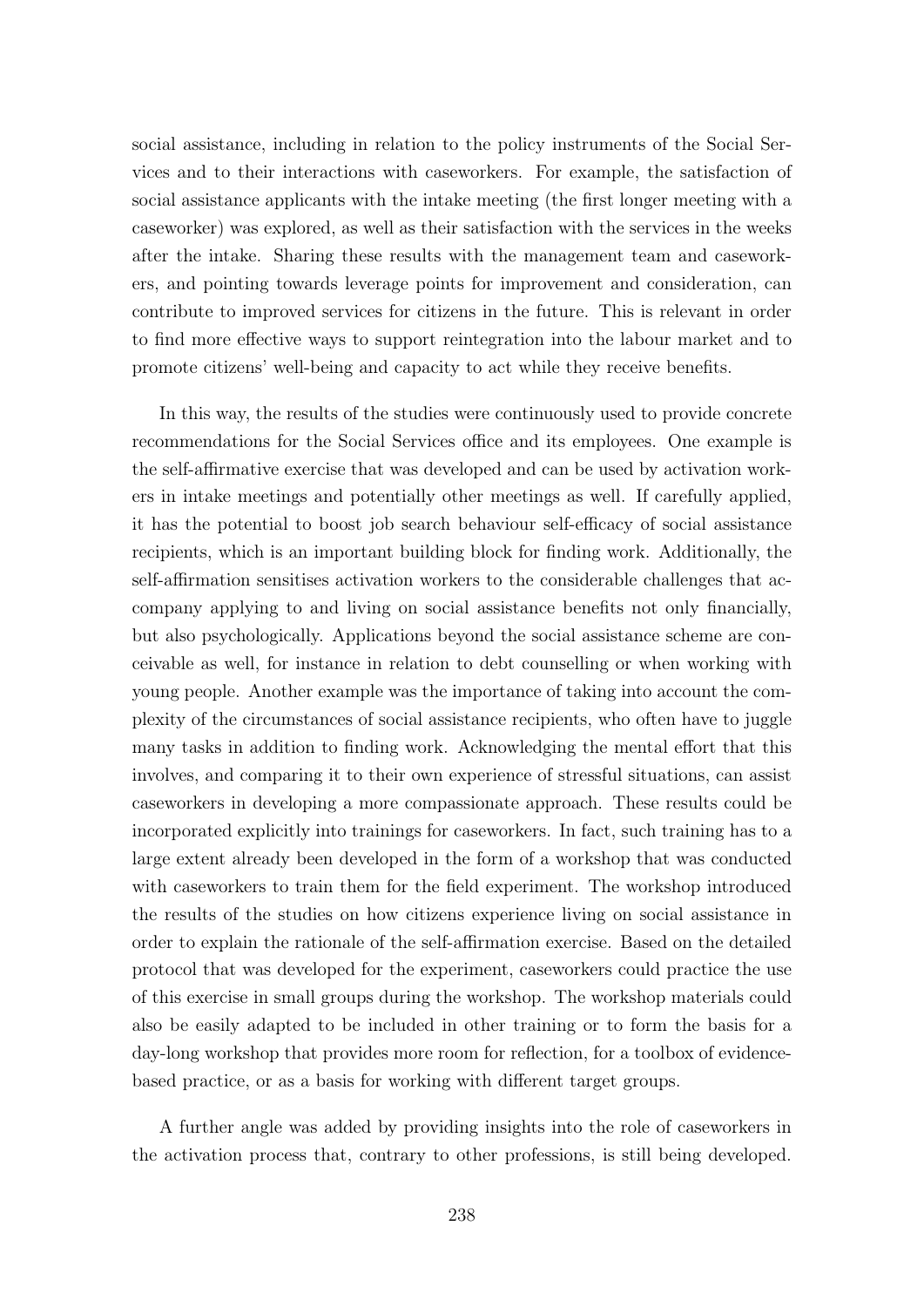On top of broader discussions at a national level (for instance led by the Dutch knowledge institute on social issues, Movisie (e.g. Spierts & van Rest, 2017), or the association of Dutch caseworkers, BvK (e.g. Polstra & Bakker, 2017)), Social Services Maastricht Heuvelland has gone through several transformations over the past years. Currently, a large project is underway that aims to put citizens at the heart of its work. According to the Social Services office's vision for the future, this requires, along with organisational changes, changes in caseworkers' attitude, behaviour and culture (Sociale Zaken Maastricht Heuvelland, 2018). This thesis thereby responded to current needs and questions of the Social Services office in several ways. It set the work of caseworkers in relation to how citizens experience activation policy and how it can affect citizens' well-being and agency; it developed a self-affirmative instrument adapted to the local context that could also be used for facilitating reflection processes on the part of caseworkers; and it provided an initial quantification of the relative importance of different factors on caseworkers' decision-making. Concretely, the Social Services office were recommended to use these results to initiate discussions among activation workers, for example during a workshop, regarding their role understanding in the context of the demands that are put on them by the written law, the organisational context (such as budget considerations and internal targets), and their own convictions.

Third, an important element was that this thesis did not only produce results for the Social Services, but with them. The early involvement of the Social Services office during all stages of the research not only facilitated but also made these studies possible in the first place. The direct interactions with employees, in the form of formal and informal talks and meetings, presentation of results and workshops, have also created awareness among both the management and activation workers of how social assistance recipients experience activation policies and what this means for policy design and implementation. The development of the self-affirmative exercise in cooperation with the Social Services office guaranteed that it fitted current work processes and consequently could be directly implemented without further adjustments. Ample attention was given to create support at the working level – by convincing activation workers about the potential benefits – in addition to the support from the senior level of the organisation, i.e. the management. Equally, the content of the factorial survey experiment was developed in close collaboration with activation workers, quality assurance employees and team managers, in order to reflect their day-to-day decision-making as closely as possible.

Fourth, an objective of all studies was to think about the conditions under which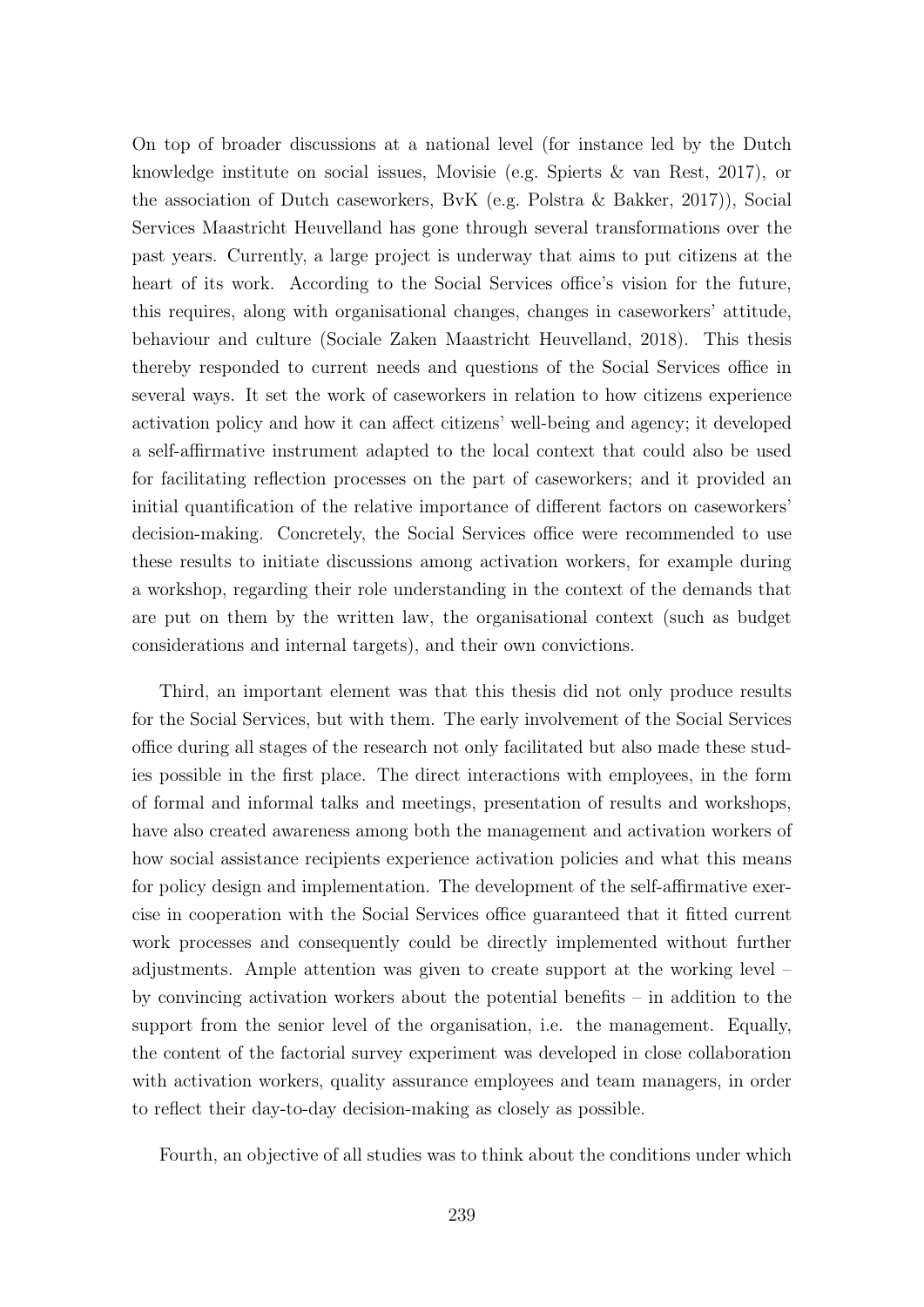different policy instruments worked or did not work. By analysing the effects of different types of activation instruments, and by taking into account heterogeneous responses of citizens, it is possible to reflect to what extent these results would carry over to other contexts. This could include, for instance, different types of meetings, other municipalities, or various target groups. External validity, that is, the extent to which the results of a study are valid beyond the specific study context, is a particular concern for policymakers, who need to understand and decide whether these results have implications for their own organisation. In the Dutch reintegration context, municipalities are asked to uniformly implement a number of obligations for citizens, such as work and reintegration obligations, or a quid pro quo requirement as applicable. Beyond that, however, municipalities have important leeway with regard to the reintegration activities that they offer. It is thus crucial to discuss the effects of specific instruments, as undertaken in this study, so that policymakers or frontline workers in other municipalities can reflect on their relevance and feasibility in their own organisation. Moreover, the results are relevant beyond the borders of the Netherlands, as activation policies have gained particular prominence in most countries of the Organisation for Economic Development and Co-operation (OECD) since the mid-1990s. Beyond that, the results may also speak to developing and emerging countries, where interest in combining anti-poverty policies with supporting individuals in finding more sustainable income sources has increased as well (Malo, 2018). As there has recently also been more attention paid to the experience of shame and stigma in the context of anti-poverty programmes, as well as their potential to increase dignity, this thesis provides interesting leverage points to consider for both research and policymaking in these contexts (Roelen, 2017).

At all stages of the thesis, results were disseminated widely with different audiences and in appropriate formats. For example, results were shared with study participants and Social Services Maastricht Heuvelland in the form of policy briefs and reports, as well as in the form of presentations to the management team of Social Services Maastricht Heuvelland. In addition, I plan to further explore the extent to which results can be shared more widely with networks of activation workers and managers in the Netherlands. On the academic side, I have presented papers at international conferences, including at the International Conference on Welfare Conditionality (2018), the Human Development and Capability Association Annual Conference (2016) and the Association for Public Policy Analysis & Management International Conference (2016). Furthermore, I plan to publish the studies in international, peer-reviewed journals. Finally, the experimental data will be shared with the research community to ensure that results can be replicated.